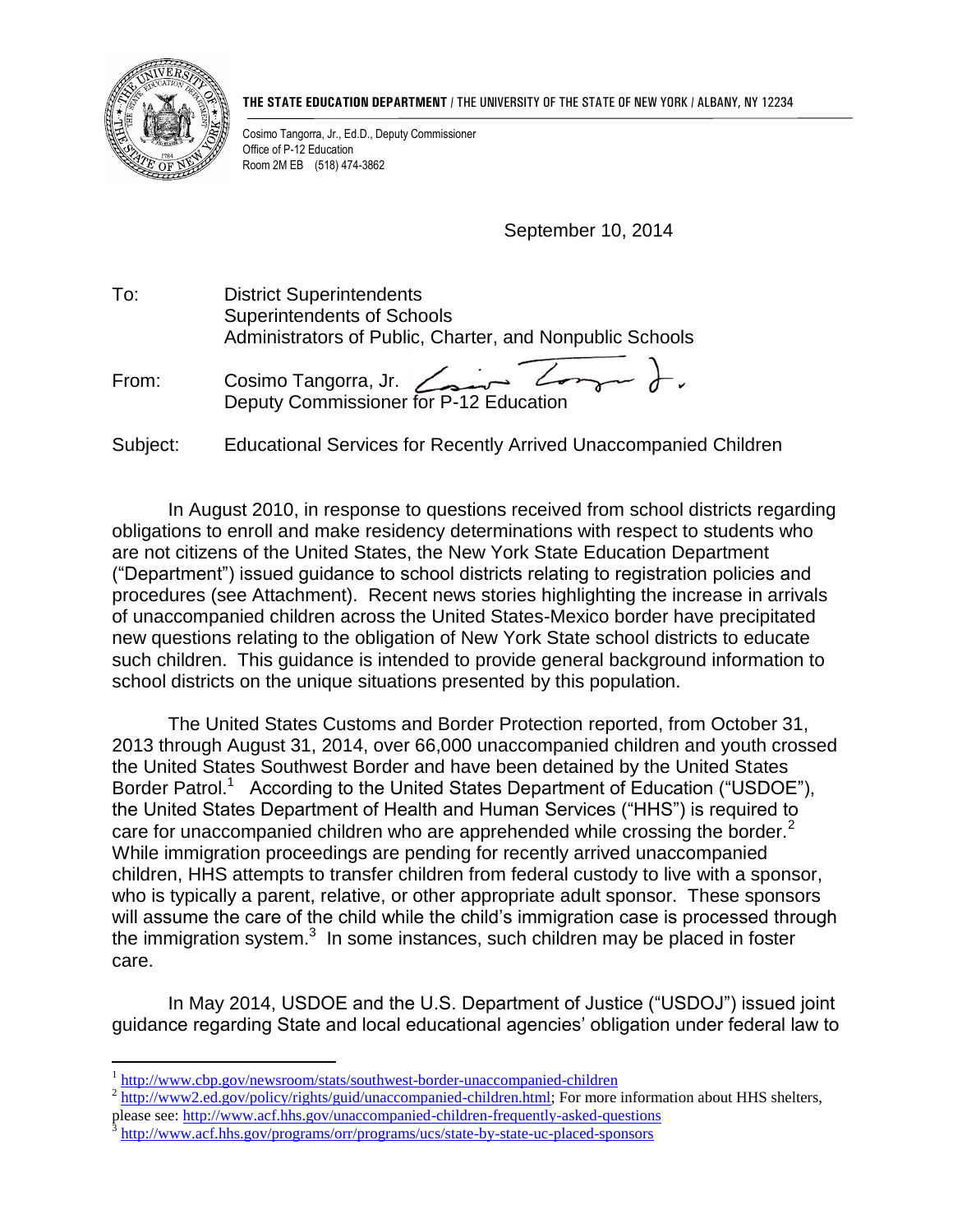provide all children with equal access to public elementary and secondary education, which includes enrolling all resident students regardless of their or their parents' actual or perceived immigration status.<sup>4</sup> Between January 31 and July 31, 2014, approximately 4,200 unaccompanied children and youth apprehended by immigration authorities have been released to a sponsor living in New York State.<sup>5</sup> Therefore, it is likely that many school districts will receive inquiries regarding registration and/or educational placement for students residing with a sponsor within their district. In addition to the information provided below, the Department's August 2010 guidance also provides information on school districts' obligations to enroll all resident students regardless of their immigration status and provides detailed information on registration procedures and data collection. <sup>6</sup>

## **A. Enrolling Unaccompanied Immigrant Children**

Pursuant to Education Law §3202(1), a person over five and under twenty-one years of age who has not received a high school diploma is entitled to attend the public schools maintained in the district in which such person resides without the payment of tuition. Moreover, pursuant to Education Law §3205, school districts must ensure that all students within the compulsory school age attend upon full-time instruction. Therefore, New York State school districts have an obligation to provide an educational opportunity to all resident students who are of compulsory school age. As described in the Department's attached 2010 guidance, undocumented children, like U.S. citizen children, have the right to attend school full time as long as they meet the age and residency requirements established by State law.

Unaccompanied children may not have the benefit of residence within a New York State school district with a parent or formal legal guardian. At the time HHS places a child with a sponsor, the sponsor typically will not have legal custody or guardianship. While HHS recommends that the sponsor seek guardianship, sponsors are not required to do so. Therefore, unaccompanied children placed by HHS in the care of a sponsor may face additional challenges in establishing formal residence within a district. Please note that for purposes of residency determinations, it is not required that the sponsor establish custody or control through a formal guardianship proceeding. Accordingly, lack of evidence of a formal guardianship proceeding should not delay enrollment of an unaccompanied immigrant child if the sponsor's home is the child's permanent residence and the sponsor has full authority and responsibility with respect to the child's support and custody. In light of the above, the Department encourages school districts to review their policies relating to student enrollment and residency to ensure that they are in full compliance with all applicable case law, statutory and regulatory provisions. School districts are advised to consult with their school attorneys in this review.

Additionally, the USDOE recently clarified that "unaccompanied children who are in HHS shelters receive educational services on-site and are not eligible for McKinney-Vento services, but children who are released to live with a sponsor *may* be eligible on

<sup>&</sup>lt;sup>4</sup> <http://www2.ed.gov/about/offices/list/ocr/letters/colleague-201405.pdf>

<sup>&</sup>lt;sup>5</sup>http://www.acf.hhs.gov/programs/orr/programs/ucs/state-by-state-uc-placed-sponsors

<sup>&</sup>lt;sup>6</sup> <http://www.p12.nysed.gov/sss/pps/residency/studentregistrationguidance082610.pdf>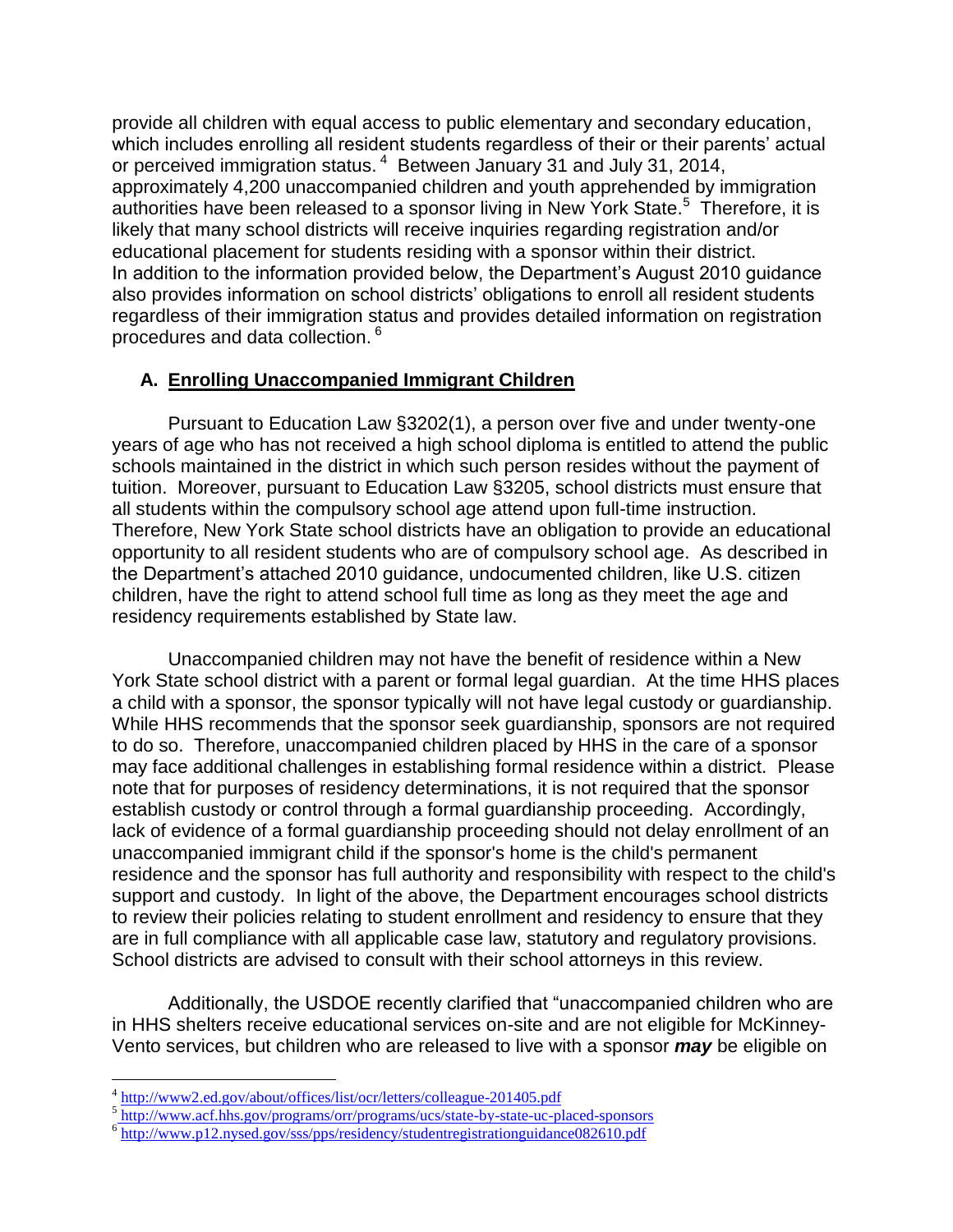a case-by-case basis under the law's broad definition, which includes youth who are living with family members in 'doubled-up' housing, i.e., sharing the housing of other persons due to economic hardship or a similar reason."<sup>7</sup> McKinney-Vento eligibility determinations must be made by school districts on a case-by-case basis and should take into account the unique circumstances of each child. School districts are reminded of their obligation to immediately enroll such students while McKinney-Vento eligibility determinations are being made in accordance with §100.2(x) of the Commissioner's regulations.

## B. **Immunizations**

New York State Public Health Law ("PHL") §2164 and Education Law §914 govern the immunizations required for school attendance. $8$  Upon arrival at a U.S. Customs and Border Patrol facility, unaccompanied children are provided an initial medical screening. <sup>9</sup> Children and youth without documentation of previous valid vaccinations are provided with vaccinations by the Office of Refugee Resettlement.<sup>10</sup>

Therefore, unaccompanied children who have been placed with a sponsor following custody in a HHS shelter should have documentation of immunization. However, some unaccompanied children may present to schools with incomplete or no documentation of immunizations. PHL §2164(7)(a) provides that when a student is transferring from another country, a principal (or other designee) may allow that child to attend school for up to 30 days if there is evidence of a good faith effort to obtain immunizations or other evidence of immunization.

## C. **Additional Resources for School Districts**

 USDOE and other federal and State agencies have issued guidance with respect to the education of these children. For more information, please see**:** 

**[http://www.ed.gov/news/press-releases/secretary-duncan-and-attorney](http://www.ed.gov/news/press-releases/secretary-duncan-and-attorney-general-holder-issue-guidance-school-districts-ens)[general-holder-issue-guidance-school-districts](http://www.ed.gov/news/press-releases/secretary-duncan-and-attorney-general-holder-issue-guidance-school-districts-ens)[enshttp://www2.ed.gov/policy/rights/guid/unaccompanied-children.html](http://www.ed.gov/news/press-releases/secretary-duncan-and-attorney-general-holder-issue-guidance-school-districts-ens)  <http://www2.ed.gov/policy/rights/guid/unaccompanied-children.pdf> <http://www2.ed.gov/policy/rights/guid/unaccompanied-children-2.pdf>**

<sup>8</sup> Please note that the Department of Health revised its regulations regarding immunization requirements for school attendance, effective July 1, 2014 (see 10 NYCRR §66-1.3). The Department issued updated guidance on school immunization requirements in March 2014, which is available at:

[http://www.p12.nysed.gov/sss/schoolhealth/schoolhealthservices/immunizationlettertoschools.pdf;](http://www.p12.nysed.gov/sss/schoolhealth/schoolhealthservices/immunizationlettertoschools.pdf) <http://www.health.ny.gov/prevention/immunization/schools> <sup>9</sup> <http://www.acf.hhs.gov/unaccompanied-children-frequently-asked-questions>

 $\overline{a}$ <sup>7</sup> [http://www2.ed.gov/policy/rights/guid/unaccompanied-children.html;](http://www2.ed.gov/policy/rights/guid/unaccompanied-children.html) [http://www.acf.hhs.gov/unaccompanied](http://www.acf.hhs.gov/unaccompanied-children-frequently-asked-questions)[children-frequently-asked-questions;](http://www.acf.hhs.gov/unaccompanied-children-frequently-asked-questions)<http://www2.ed.gov/policy/rights/guid/unaccompanied-children.html>

<sup>&</sup>lt;sup>10</sup> *Id.* Please note that if a sponsor does not have a copy of the child's medical or immunization records, the sponsor can request a new copy from HHS via e-mail at Requests.DUCS@acf.hhs.gov.